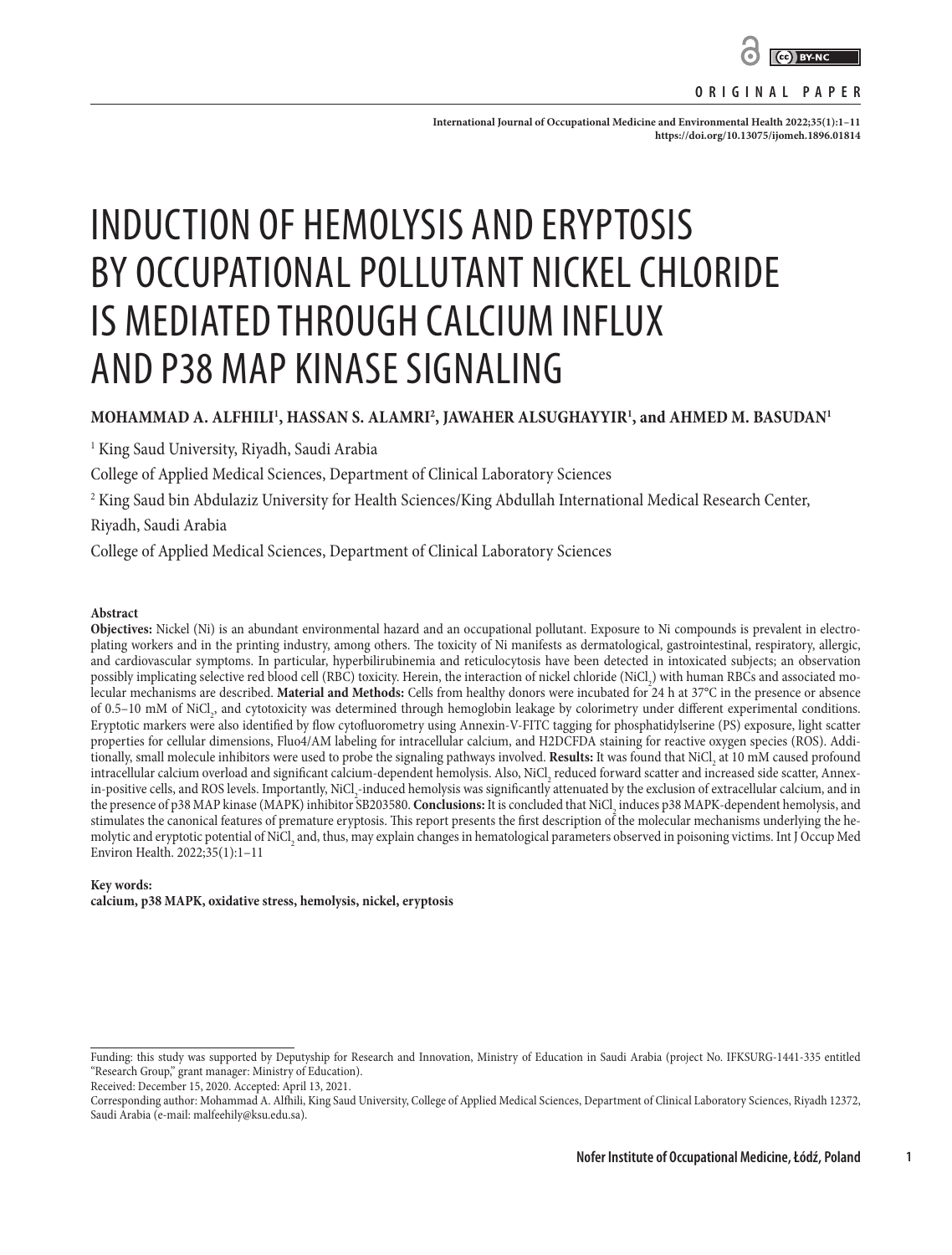## **INTRODUCTION**

Nickel (Ni), a transition metal found in the Earth's crust, is widely used in the manufacture of monetary coins, jewelry, batteries, stainless steel, and in electroplating [1,2]. Clinically relevant applications of Ni include alloys used in prosthetic devices in cardiovascular, dental, and orthopedic medicine [3]. Occupational exposure to Ni, as in mining and refinery, and in welding fumes, increases the risk of lung fibrosis and cancer [4,5]. Alarmingly, Ni was also found in abundance in ovarian tissue undergoing malignant transformation, and many other studies, both *in vitro* and *in vivo*, have provided evidence of its carcinogenicity [6]. Therefore, Ni compounds are classified as potential human carcinogens by the World Health Organization [2].

As an environmental pollutant, the ingestion of Ni in drinking water significantly increased reticulocytes and serum bilirubin levels [7], which may suggest a hemolytic onset. Although red blood cells (RBCs; erythrocytes) are devoid of intracellular organelles, they, nonetheless, execute 2 forms of programmed cell death – eryptosis [8] and necroptosis [9]. Eryptotic cells lose membrane asymmetry with phosphatidylserine (PS) exposure on the cell surface, along with elevated intracellular calcium, overproduction of reactive oxygen species (ROS), ceramide accumulation, and the activation of signaling enzymes including caspases, p38 MAP kinase (MAPK), protein kinase C (PKC), and casein kinase 1α (CK1α). Necroptosis, on the other hand, is regulated by the necroptosome, consisting of receptorinteracting protein 1 (RIP1), RIP3, and mixed lineage kinase domain like pseudokinase (MLKL).

On the molecular level, Ni compounds have been shown to induce apoptosis in a number of cells including lung [2,5] and bronchial cells, and lymphocytes [6]. In addition, Ni exposure has been shown to elicit autophagy [2], oxidative stress, and genotoxicity in nucleated cells [6]. To date, little is known regarding the interaction of Ni with

human RBCs, and the present study was thus designed to examine if and how Ni influences RBC physiology and longevity.

#### **MATERIAL AND METHODS**

#### **Chemicals and reagents**

Pure  $\mathrm{NiCl}_{2}$  was purchased from MilliporeSigma (Burlington, MA, USA) and a stock solution of 0.5 M was prepared by dissolving 97.19 mg in 1.5 ml of phosphate-buffered saline (PBS; 137 mM NaCl, 2.7 mM KCl, 10 mM Na<sub>2</sub>HPO<sub>4</sub>, 1.8 mM  $KH_{2}PO_{4}$ , pH 7.4). Hank's Balanced Salt Solution (HBSS), Ca2+-free HBSS, Annexin-V-FITC, Fluo4/AM, 2',7'-dichlorodihydrofluorescein diacetate (H<sub>2</sub>DCFDA), pan-caspase inhibitor zVAD(OMe)-FMK (zVAD), p38 MAPK inhibitor SB203580 (SB), PKC inhibitor staurosporin (StSp), CK1α inhibitor D4476, RIP1 inhibitor necrostatin-2 (Nec-2), RIP3 inhibitor HS-1731, and MLKL inhibitor necrosulfonamide (NSA) were all purchased from Solarbio Life Science (Beijing, China). All dyes and inhibitors were dissolved in dimethyl sulfoxide (DMSO) at 10 or 100 mM.

#### **Blood samples and RBC isolation**

Lithium heparin blood samples were collected from 9 healthy donors who provided written informed consents according to the Institutional Review Board approval at King Saud University (Project No. E-20-4544) and the Declaration of Helsinki. Red blood cell suspensions in PBS (1:3 v/v) were prepared by centrifugation at 839  $\times$  g for 15 min at room temperature. Control (0.1% DMSO) and experimental cells treated with  $0.5-10$  mM NiCl<sub>2</sub> (equivalent to  $0.64-1.29$  mg/ml  $\mathrm{NiCl}_{2}$  and  $0.01-0.265$  mg/ml  $\mathrm{Ni}$ ) were incubated at 5% hematocrit  $(0.6 \times 10^6 \text{ cells/}\mu\text{I})$  for 24 h at 37°C before the analysis [10].

#### **Hemolysis**

Cells were centrifuged at 13 000  $\times$  g for 1 min at room temperature. Hemoglobin concentration in the resulting supernatant, measured by light absorbance at 405 nm on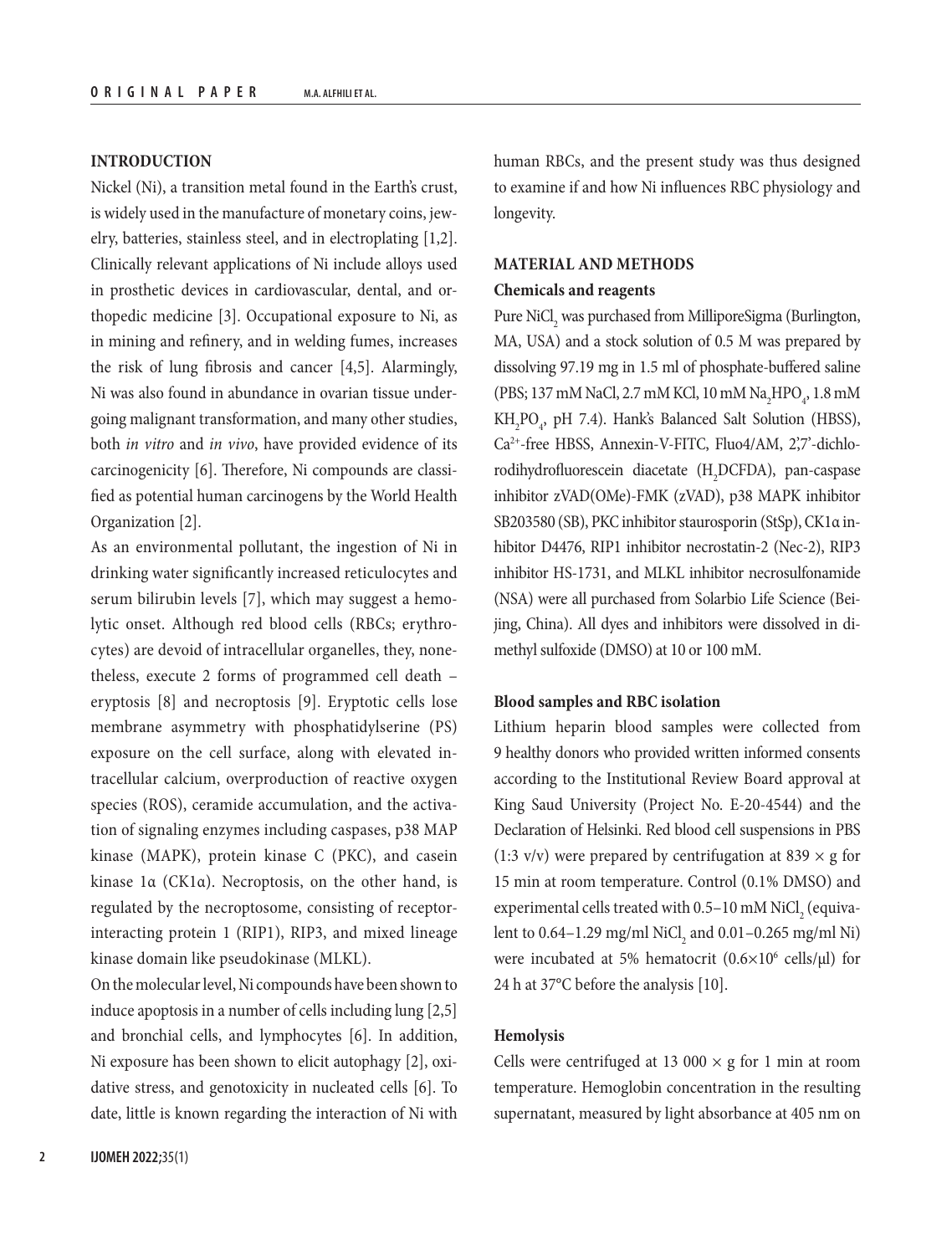VersaMax plate reader (Molecular Devices, San Jose, CA, USA), was used to quantify the percentage of hemolyzed cells relative to that of cells suspended in distilled water (100% hemolysis). Plate and medium blanks were subtracted from each reading and then the following equation was applied:

$$
Hemolysis (%) = \frac{(control or test samples)}{absorbance} \times 100
$$
 (1)  
(distilled water)

Hemolysis was expressed as a fold change compared to baseline values of the vehicle control [11].

#### **Phosphatidylserine exposure**

Annexin-V-FITC was diluted to 0.5% v/v in a staining buffer composed of PBS with added 5 mM of  $CaCl<sub>2</sub>$ , and an aliquot of control and experimental cells was stained for 10 min at room temperature. The analysis was carried out in 10 000 events on FACSCanto™ II (Betcon-Dickinson, Franklin Lakes, NJ, USA). The percentage of cells with enhanced Annexin-V binding was identified using a marker following the excitation of cells at 488 nm and the capture of emitted light at 520 nm [10].

## **Intracellular calcium**

The stain Fluo4/AM was diluted to 2  $\mu$ M in a staining buffer composed of PBS with added 5 mM of  $\mathrm{CaCl}_{2}$ , and aliquoted cells were stained for 30 min at 37°C. Following repeated washing, Fluo4 fluorescence, forward scatter (FSC), and side scatter (SSC) were examined in 10 000 events at the same spectra as the Annexin-V assay, and fluorescence was expressed as arbitrary units (a.u.) [8].

## **Oxidative stress**

The dye  $\rm H_2$ DCFDA was diluted to 5  $\rm \mu M$  in a staining buffer composed of PBS with added 5 mM of  $\mathrm{CaCl}_{2}$ , and aliquoted cells were stained for 30 min at 37°C. Excess, unbound dye was then removed by washing, and DCF fluorescence in a.u. was examined in 10 000 events at the same spectra used for the Annexin-V assay [8].

## **Statistical analysis**

Results are presented as M±SEM of 3 independent experiments ( $N = 3$ ), each performed in duplicate using 2 donors. Graphs were analyzed by Cyflogic™ software (CyFlo Ltd., Finland). The analysis was carried out using GraphPad Prism 8.0 (GraphPad Software, Inc., La Jolla, CA, USA). Comparisons were made using 1-way ANOVA followed by Dunnett's *post-hoc* test to compare treatment groups to the control or Tukey's post-hoc test to compare all treatment groups against each other. A p-value of <0.05 was considered statistically significant.

#### **RESULTS**

# **Cytosolic calcium concentration elevation**  in the presence of NiCl<sub>2</sub>

Calcium signaling plays a major role in triggering cell death [12]. To assess intracellular calcium levels, control and experimental cells were incubated in the presence or absence of 10 mM NiCl<sub>2</sub> for 24 h at 37 $\degree$ C, and were then loaded with 2 μM Fluo4/AM for 30 min at 37°C. Figure 1b shows that while 1 and 5 mM of  $\text{NiCl}_2$  induced no significant increase in Fluo4 fluorescence (27.5±0.86 a.u. vs. 26.6±1.90 a.u.  $[p = 0.9990]$  and 29.2 $\pm$ 2.91 a.u.  $[p = 0.9941]$ , respectively), significantly enhanced fluorescence was observed in cells treated with 10 mM of NiCl, which showed  $73.6\pm10.97$  a.u.  $(p < 0.0001)$ . Likewise, the percentage of cells with increased Fluo4 fluorescence, shown in Figure 1c, increased from  $1.1\pm0.35\%$  in the case of control cells to  $3.5\pm0.52\%$  $(1 \text{ mM}, p = 0.3994), 3.4 \pm 0.70\%$  (5 mM,  $p = 0.4435$ ), and 10.64 $\pm$ 1.08% (10 mM, p < 0.0001). This indicates that NiCl<sub>2</sub> promotes cytosolic calcium accumulation.

#### **Induction of calcium-dependent hemolysis by NiCl2**

Since increased calcium levels were observed, it was of interest to determine the hemolytic potential of  $\text{NiCl}_{2}$ .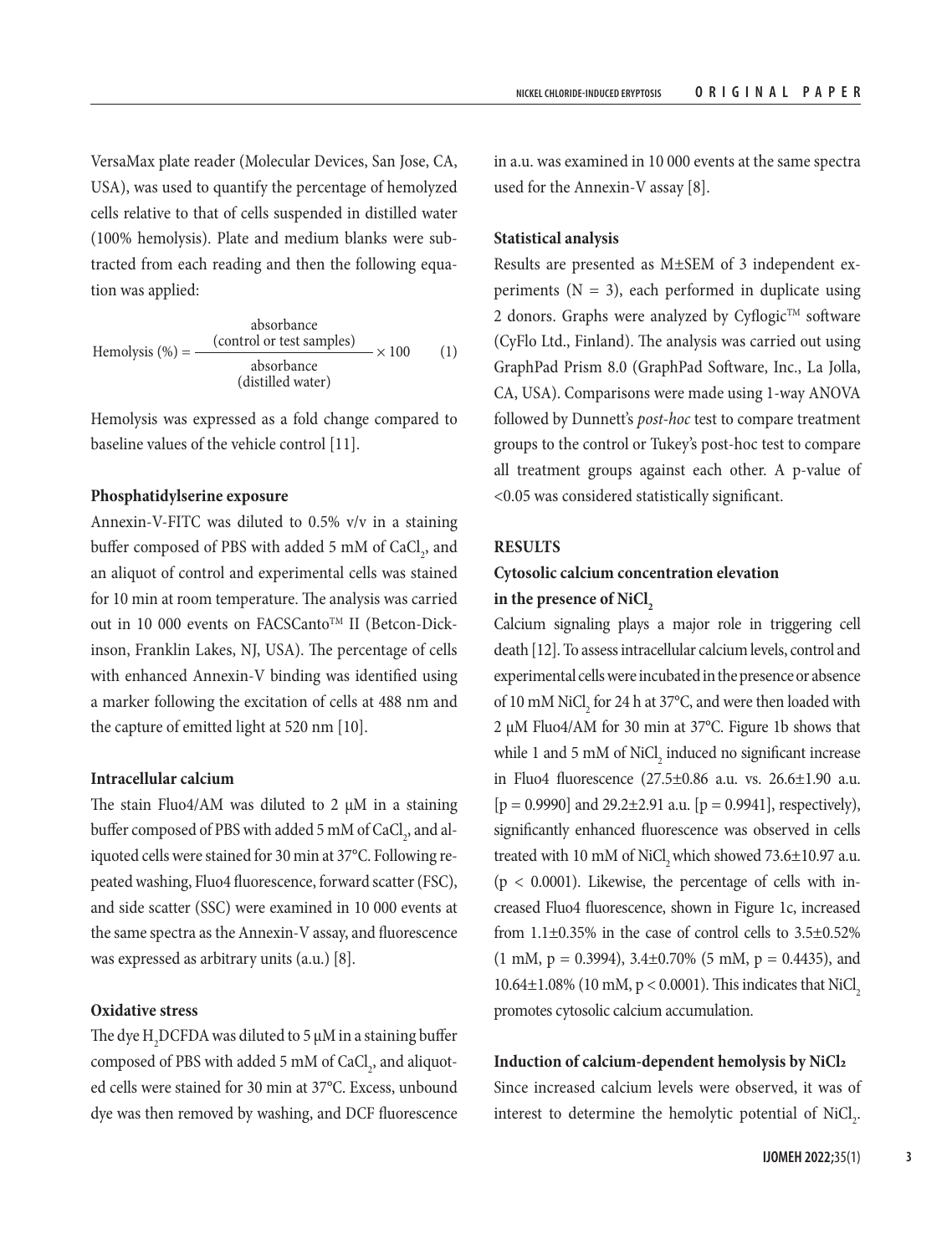

<sup>\*\*\*</sup> p < 0.001 indicates a significant difference from control.

 $^{**}$ p  $<$  0.001 indicates a significant difference from NiCl $_{_2}$ -treated cells in the presence of extracellular calcium. ANOVA followed by Dunnett's test was used for b), c), and d) while Tukey's was used for e).

Averages and SEM over independent experiments ( $N = 3$ ) are shown.

**Figure 1.** Nickel chloride (NiCl<sub>2</sub>) elevates cytosolic calcium and elicits calcium-dependent hemolysis: a) Fluo4 fluorescence histogram, b) mean fluorescence intensity (MFI) of Fluo4, c) cells with enhanced Fluo4 fluorescence, d) fold increase in hemolysis, e) fold increase in hemolysis with and without extracellular calcium in the presence or absence of 10 mM NiCl<sub>2</sub>

To this end, cells were incubated with  $1-10$  mM of NiCl<sub>2</sub> for 24 h at 37°C and hemoglobin leakage was measured in the supernatant relative to that caused by distilled water. Hemolysis of tested conditions was normalized by the hemolysis level in the DMSO control and expressed as a fold change. As depicted in Figure 1d, the treatment of cells with increasing doses of  $\mathrm{NiCl}_{_2}$  elicited an increasing trend in hemolysis as appreciably observed at 5 mM  $(2.7\pm0.17 \text{ folds}, p = 0.9577)$  and  $7.5 \text{ mM } (3.32\pm0.22 \text{ folds},$  $p = 0.7648$ , and only attaining statistical significance at

10 mM (9.05±0.60 folds, p < 0.0001). Then, the contribution of extracellular calcium to NiCl<sub>2</sub>-induced hemolysis was examined by treating the cells with 10 mM of NiCl<sub>2</sub> in HBSS and in calcium-free HBSS. Figure 1e demonstrates a statistically significant decrease in hemolysis under the conditions of extracellular calcium elimination in cells treated with 10 mM of  $\text{NiCl}_2$  (6.45 $\pm$ 0.2 folds vs.  $2.47\pm1.02$  folds,  $p < 0.0001$ ). These data suggest that  $\mathrm{NiCl}_{2}$  stimulates hemolysis secondary to cytosolic calcium accumulation from the extracellular space.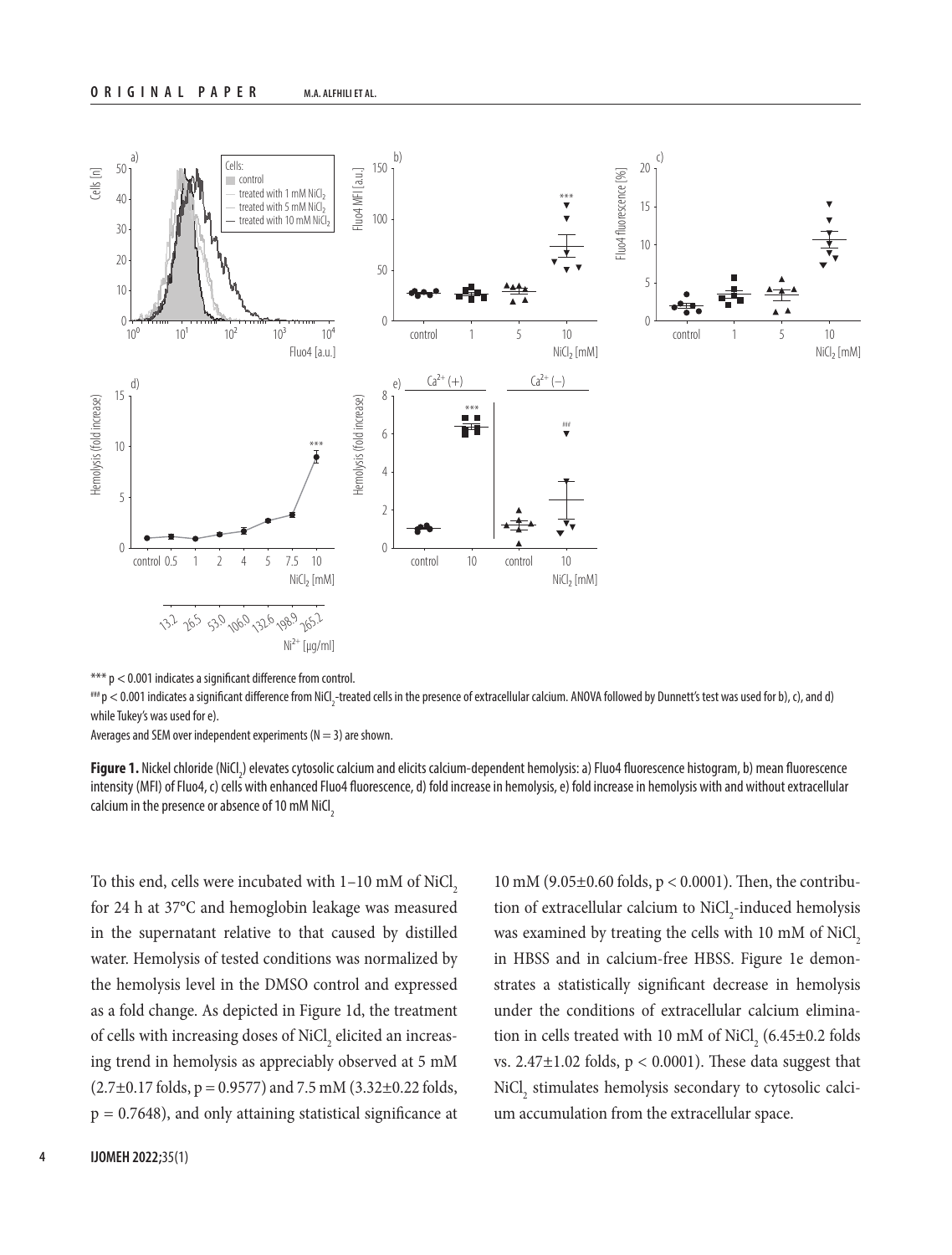

\*\*  $p < 0.01$  and \*\*\*  $p < 0.001$  indicate a significant difference from control (ANOVA, Dunnett's). Averages and SEM over independent experiments ( $N = 3$ ) are shown.

**Figure 2.** Effect of nickel chloride (NiCl<sub>2</sub>) on cellular dimensions: a) forward scatter (FSC) histogram, b) geomean fluorescence values of FSC, c) control and experimental cells with reduced volume (<60 a.u.), d) control and experimental cells with enlarged volume (>120 a.u.), e) side scatter (SSC) histogram in control cells and cells treated with NiCl<sub>,</sub>, f) geomean fluorescence of SSC values of control and experimental cells

# **Cell shrinkage and surface granularity caused by NiCl2**

A consequence of calcium entry is the activation of calcium-sensitive chloride channels and cell shrinkage [12]. To test the effect of  $\mathrm{NiCl}_{_2}$  on cellular morphology, FSC was used as a surrogate for cell size, while surface granularity was evaluated by SSC. While no significant alterations in the mean FSC were seen in control and treated cells (Figure 2b), the percentage of shrinking cells significantly increased from 13.32±0.79% in the case of control cells to 28.82 $\pm$ 4.0% (p = 0.0026) and 28.48 $\pm$ 3.85% (p = 0.0032) following treatment with 5 mM and 10 mM of  $\text{NiCl}_2$ , respectively (Figure 2c). Moreover, as depicted in Figure 2d, significantly increased numbers of enlarged cells were only observed at 10 mM of NiCl<sub>2</sub> (2.28±0.32% vs. 8.23±1.01%,  $p < 0.0001$ ). Also, Figure 2f shows SSC values of 63.19 $\pm$ 2.30 a.u. in control cells and a statistically significant increase in SSC values to  $85.91 \pm 1.72$  a.u. ( $p < 0.0001$ ) in cells treated with 10 mM of  $\text{NiCl}_2$ . Collectively, these observations indicate that  $\text{NiCl}_2$  induces cell shrinkage and enhanced cell surface complexity – 2 morphological characteristics typical of eryptotic cells.

## Phosphatidylserine exposure stimulated by NiCl<sub>2</sub>

Cell membrane scrambling represents an early sign of eryptosis [8]. To investigate the pro-eryptotic activity of NiCl<sub>2</sub>, cells were incubated with  $1-10$  mM of NiCl<sub>2</sub> for 24 h at 37°C and were then labeled with Annexin -V-FITC for 10 min at room temperature in the dark. As seen in Figure 3b, although  $NiCl<sub>2</sub>$  increased the percentage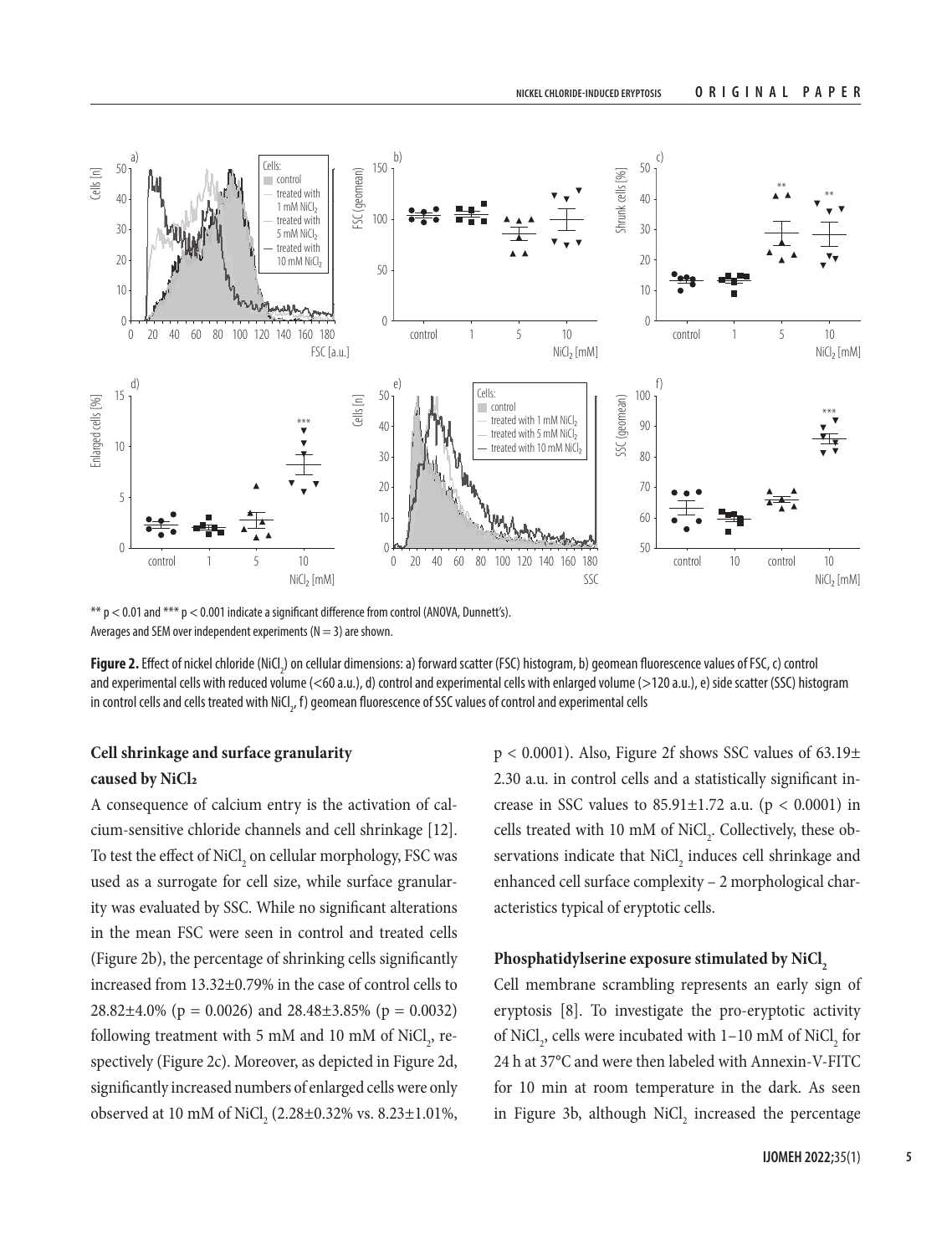

\*\*\* p < 0.001 indicates a significant difference from control (ANOVA, Dunnett's). Averages and SEM over independent experiments ( $N = 3$ ) are shown.

**Figure 3.** Nickel chloride (NiCl<sub>2</sub>) stimulates phosphatidylserine (PS) exposure: a) Annexin-V-FITC fluorescence histogram in control and experimental cells treated with NiCl<sub>2</sub>, b) Annexin-V-positive control and experimental cells, c) three-dimensional dot plots relating forward scatter (FSC) and side scatter (SSC) values to Annexin binding

of PS-exposing cells from 1.51±0.2% in the case of control to  $2.43\pm0.40\%$  (1 mM NiCl<sub>2</sub>, p = 0.9977) and to 10.75 $\pm$ 0.68% (5 mM NiCl<sub>2</sub>, p = 0.3509), a statistically significant increase was only evident at 10 mM of NiCl,  $(1.51\pm0.2\% \text{ vs. } 48.0\pm10.58\%, p < 0.0001)$ . Thus, in addition to hemolysis,  $\mathrm{NiCl}_{_2}$  also leads to phospholipid scrambling and PS externalization to the outer membrane leaflet – a characteristic feature of eryptosis.

#### **Oxidative stress promoted by NiCl<sub>2</sub>**

Oxidative stress primes cells for eryptosis [10]. Intracellular ROS levels were, therefore, determined by DCF florescence following the incubation of cells for 24 h at 37°C with or without  $1-10$  mM of NiCl<sub>2</sub>. As shown in Figure 4b, DCF in control cells  $(11.37\pm1.26 \text{ a.u.})$  was significantly enhanced following exposure to  $10 \text{ mM of }$  NiCl<sub>2</sub> to 53.82 $\pm$ 11.13 a.u (p = 0.0001). Similarly, NiCl, increased the percentage of cells showing enhanced DCF fluorescence from 1.60±0.72% in control cells to 38.03±3.65% (p < 0.0001) in 10 mM-treated cells. Altogether, oxidative stress seems to play a pivotal role in  $\mathrm{NiCl}_{2}$ -induced cell death.

## Attenuation of NiCl<sub>2</sub>-induced **hemolysis by SB203580**

Signaling pathways play a central role in cell survival and death. To probe the involvement of signaling mediators in  $\mathrm{NiCl}_{2}$  toxicity to RBCs, a small molecule inhibitor approach was employed as previously shown by these and other authors [11,13]. Cells exposed to 10 mM of NiCl<sub>2</sub>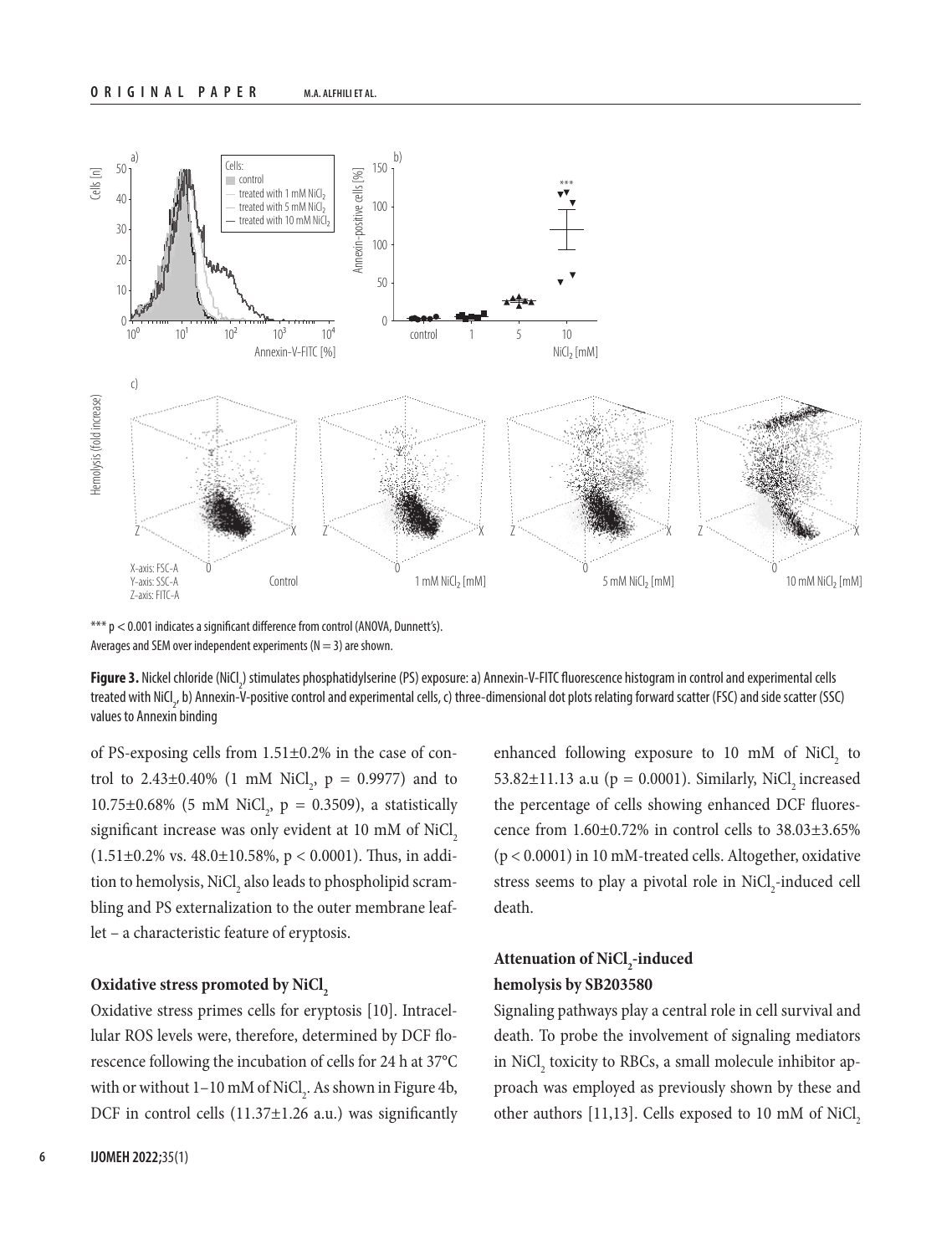

\*\*\* p < 0.001 indicates significant difference from control (ANOVA, Dunnett's). Averages and SEM over independent experiments ( $N = 3$ ) are shown.

**Figure 4.** Nickel chloride (NiCl<sub>.</sub>) promotes oxidative stress: a) dichlorofluorescein (DCF) fluorescence histogram in control cells and cells treated with NiCl<sub>.</sub>, b) mean fluorescence intensity (MFI) of DCF in control and experimental cells, c) control and experimental cells with enhanced DCF fluorescence

for 24 h at 37°C with or without 10 μM zVAD, 2 μM SB, 0.5 μM StSp, or 5 μM D4476 were analyzed for hemolysis as described earlier. Figure 5a shows that  $\rm Ni Cl_{2}$ -induced cell death (1.0±0.007 folds vs. 11.49±0.48 folds, p < 0.0001) was not significantly reduced by zVAD  $(8.80 \pm 1.61 \text{ folds}, p = 0.0528)$ , StSp  $(10.83 \pm 0.62 \text{ folds},$  $p = 0.9535$ , or D4476 (12.25 $\pm$ 1.37 folds,  $p = 0.9994$ ). However, significant reduction in hemolysis was observed in the presence of SB  $(4.20\pm0.16, p < 0.0001)$ . These data seem to indicate that  $\text{NiCl}_{2}$ -induced hemolysis is mediated through p38 MAPK signaling.

The participation of necroptosis mediators RIP1, RIP3, and MLKL was also examined. Figure 5b shows that no significant decrease in NiCl<sub>2</sub>-induced hemolysis  $(10.51\pm0.48 \text{ folds}, p < 0.0001)$  was observed in the presence of 5  $\mu$ M Nec-2 (9.77±0.67 folds, p = 0.5835), 100 nM HS-1731 (10.03 $\pm$ 0.22 folds, p = 0.9303) or 5 nM NSA  $(10.25 \pm 0.61, p = 0.9850)$ . Accordingly, NiCl<sub>2</sub> does not seem to stimulate necroptosis in human RBCs.

## **DISCUSSION**

Reports of Ni poisoning are underrepresented in literature and the current understanding of the molecular mechanisms governing Ni toxicity is severely deficient. This study reports a novel activity of  $\mathrm{NiCl}_{_2}$  which is the stimulation of hemolysis and eryptosis in human RBCs. Although rarely reported, cases of accidental exposure to Ni compounds often range from mild and transient symptoms to severe and fatal outcomes. Poisoning victims are often exposed to Ni quantities ranging 73–3300 mg, and contaminated drinking water in 1 report had 2 mg/mL of Ni, with total ingestion of 3000 mg [7]. In the present study, Ni levels ranged 0.01–0.26 mg/mL, which are lower than exposure levels and within those shown to be toxic to nucleated cells [14,15]. It is noteworthy that the tested concentrations and associated toxic effects demonstrated in this study are expected to be encountered in cases of severe and fatal, acute poisoning or suicide attempts.

A significant increase in blood hemoglobin from 14.0 to 17.1 g/dl was noted in intoxicated individuals, along with reticulocytosis (up to  $217\times10^6$  cells/ml) and hyperbilirubinemia (up to 43 μM).[7] These biochemical changes suggest enhanced erythropoiesis that may precede a hemolytic onset, which has previously been demonstrated in rodents [16]. Indeed, in this study, RBCs were found to be particularly susceptible to NiCl<sub>2</sub> toxicity evident as dysregulated  $Ca^{2+}$  transport (Figures 1a-c) and overt hemolysis (Figures 1d–g), which may be ascribed to Ca2+-induced membrane disruption and cytoskeletal instability [8,10]. In this regard, Ni resembles other metals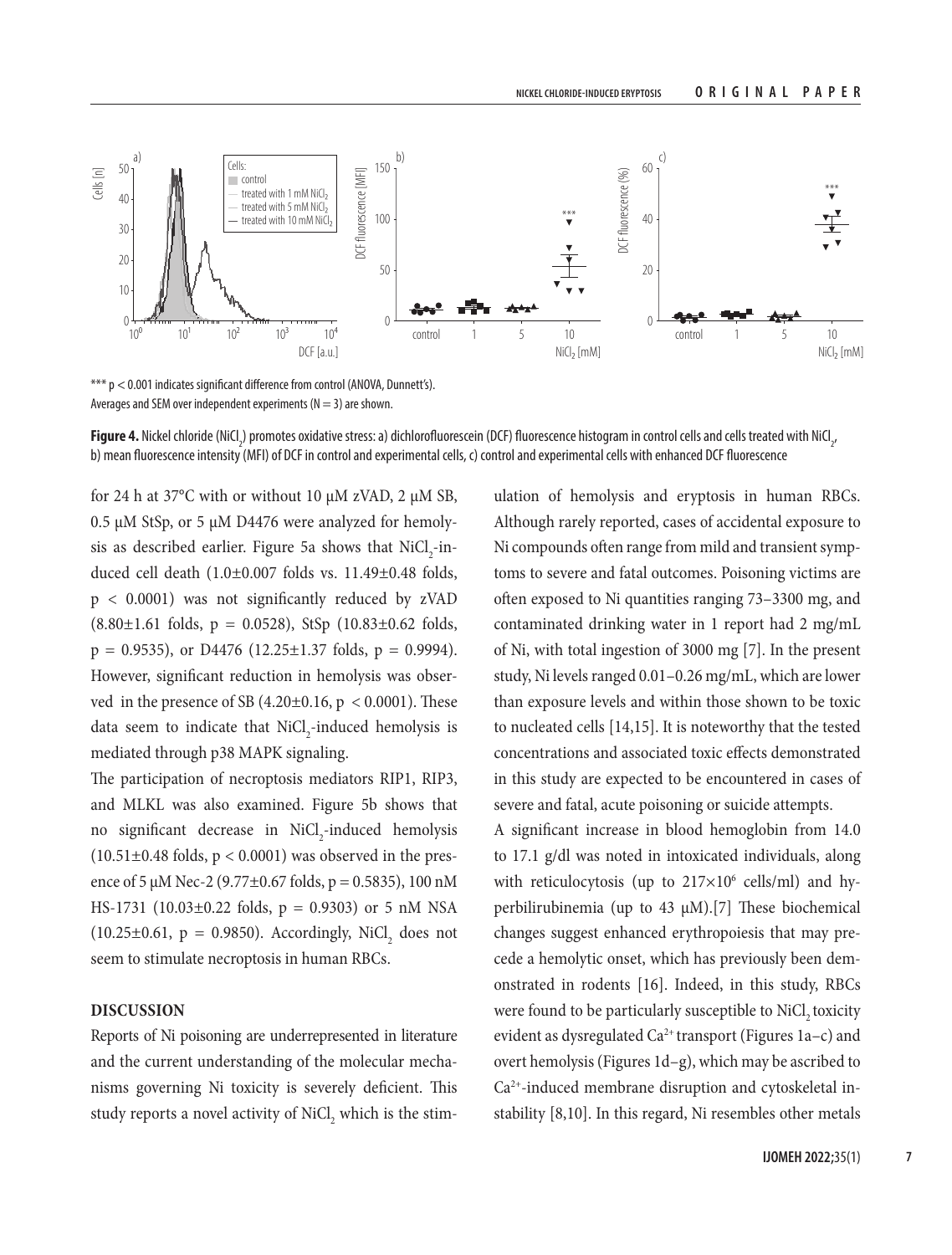

\*\*\*  $p < 0.001$  indicates significant difference from control,  $*** p < 0.001$  indicates significant difference from NiCl<sub>2</sub>-treated cells (ANOVA, Dunnett's). Averages and SEM  $N = 3$  independent experiments are shown.

**Figure 5.** Nickel chloride (NiCl<sub>2</sub>)-induced hemolysis is attenuated by SB203580: fold increase in the hemolysis of control cells and of cells treated with NiCl<sub>2</sub> in the presence or absence of a) eryptosis inhibitors zVAD, SB, StSp, and D4476, and b) necroptosis inhibitors Nec-2, HS-1731, and NSA

shown to possess hemolytic potential, including selenium, silver, aluminum, and chromium [8].

Hemoglobin is an oxidizing protein that leads to widespread pathological consequences. For instance, hemoglobin reduces the levels of circulating free nitric oxide which is essential to many physiological functions including vascular elasticity, blood clotting, nerve conduction, and immune response [17,18]. Moreover, hemoglobin undergoes autoxidation resulting in the formation of ROS, such as superoxide and hydrogen peroxide, and methemoglobin [18], with subsequent oxidative injury to cells and tissues. Disposal of the heme ring into circulation similarly contributes to the damage ensued by extracellular hemoglobin as it oxidizes low-density lipoproteins; a major player in atheroma formation [19]. Likewise, heme modulates receptor functioning, transcription of target genes, and the activity of enzymes associated with inflammatory conditions [20].

Calcium signaling is pivotal to cell survival as it regulates multiple processes, most notably cell volume and membrane asymmetry. When intracellular calcium increases, calcium-sensitive potassium channels open, leading to the loss of potassium and water, and cell shrinkage. In fact,  $\mathrm{NiCl}_{_2}$  seems to exhibit a dual effect on cellular volume as the proportion of both shrunk and enlarged cells significantly increase following treatment (Figures 2a–d). In addition to cellular dehydration,  $\mathrm{NiCl}_{_2}$  may lead to profound sodium and chloride influx, along with water, resulting in cell swelling. Notably, amphotericin B and amantadine induce eryptosis with a similar phenomenon [8]. Furthermore, the increase in SSC values reflects increased cell surface complexity and granularity (Figures 2e and 2f); an early event during cell death [21]. With particular reference to RBCs, surface granularity may indicate morphological alterations associated with drug exposure, such as echinocytosis or acanthocytosis [22].

In addition to hemolysis, the pro-eryptotic activity of NiCl<sub>2</sub> was evident as membrane scrambling with significant PS exposure to the outer membrane leaflet (Figure 3). The presence of PS on the outside of the cell membrane represents a binding site for circulating phagocytes to eliminate damaged and aged cells before hemolysis occurs [8]. Notably, Ni has been shown to stimulate the extrinsic apoptotic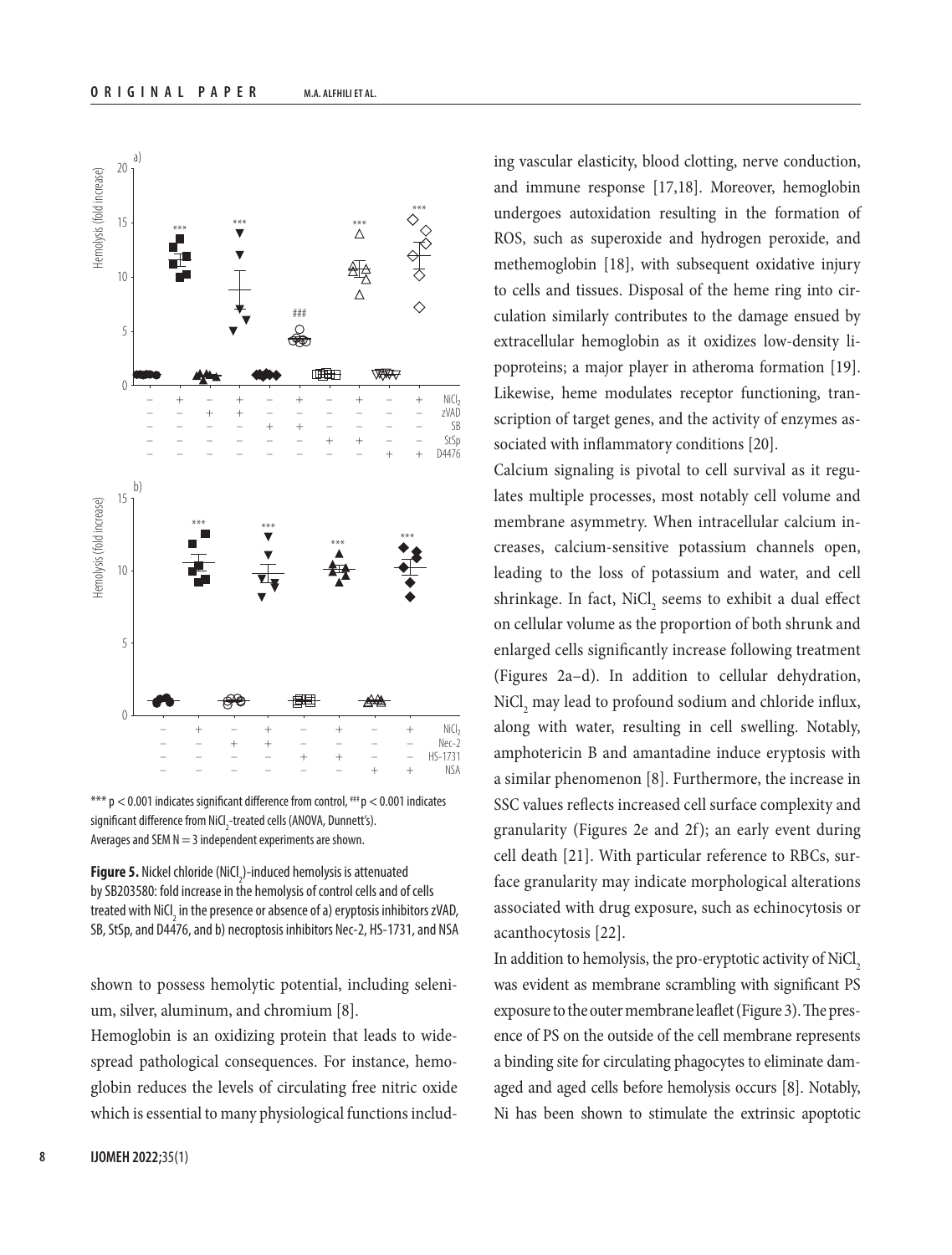pathway in mouse epithelial skin cells through the Fascaspase-8 axis [23], which is known to elicit PS exposure upon activation.

Beside intravascular hemolysis, eryptotic cells lose their flexibility and, consequently, tend to adhere to the inner walls of blood vessels, which increases the risk of thrombosis [24]. In cases of excessive eryptosis, the subsequent removal of RBCs from the bloodstream outweighs the rate of erythropoiesis in the bone marrow, which ultimately results in anemia. Of note, eryptosis is a common feature in a variety of pathological conditions including diabetes mellitus, hepatic and renal failure, and cancer [8].

Oxidative stress exacerbates hemolysis and eryptosis as the overproduction of ROS damages membrane proteins and lipids [10]. Along those lines, oxidatively damaged RBCs transport oxygen at a much lower rate than healthy cells, and the excess accumulation of ROS promotes cellular aging and inflammation [25]. This is in congruence with lipid peroxidation and diminished RBC antioxidants detected in workers exposed to Ni [26]. In fact, ROS production and RBC death are similarly exerted by the gold salt auranofin [8], as was demonstrated in Ni-treated kidney cells, lymphocytes [14,27], cervical cells, and bronchial and lung epithelial cells. In particular, glutathione depletion in lung cells and the activation of Nrf2 antioxidant regulator in monocytes have been reported [23].

The small molecule inhibitor studies seem to highlight the role of p38 MAPK in  $\mathrm{NiCl}_{2}$ -induced hemolysis (Figure 5a). The role of p38 in triclosan-induced RBC death has recently been demonstrated [11], and other compounds have been found to similarly activate the enzyme in RBCs. As a major cell survival and death mediator in erythrocytes, p38 is a stress-sensing enzyme that is mainly activated under conditions of physical and chemical challenge [8]. Interestingly, it has been demonstrated that mice lacking mitogen- and stress-activated kinase (MSK1/2), which acts downstream of p38, display augmented susceptibility to hemolytic and eryptotic stimuli [8].

## **CONCLUSIONS**

In conclusion, the current study presents new evidence of Ni toxicity to human RBCs, and reveals the underlying cellular mechanisms. The results presented show that Ni causes Ca2+-dependent hemolysis, and eryptosis characterized by the loss of cell membrane asymmetry and normal cellular morphology, disrupted ionic regulation, and oxidative stress. Nickel poisoning remains a global public health concern with adverse effects on ecosystems and selective toxicity to humans at concentrations of <0.01 μg/ml [28]. Respiratory and allergic disease, cancer, and congenital malformations have been associated with Ni exposure [29,30], and dedicated efforts to delineate the molecular mechanisms of Ni toxicity are, therefore, urgently needed.

## **REFERENCES**

- 1. Guo H, Liu H, Jian Z, Cui H, Fang J, Zuo Z, et al. Nickel induces inflammatory activation via NF-kappaB, MAPKs, IRF3 and NLRP3 inflammasome signaling pathways in macrophages. Aging (Albany NY), 2019;11(23):11659–72, [https://](https://doi.org/10.18632/aging.102570) [doi.org/10.18632/aging.102570.](https://doi.org/10.18632/aging.102570)
- 2. Kang YT, Hsu WC, Wu CH, Hsin IL, Wu PR, Yeh KT, et al. Metformin alleviates nickel-induced autophagy and apoptosis via inhibition of hexokinase-2, activating lipocalin-2, in human bronchial epithelial cells. Oncotarget. 2017;8(62): 105536–52, [https://doi.org/10.18632/oncotarget.22317.](https://doi.org/10.18632/oncotarget.22317)
- 3. Rae T. The toxicity of metals used in orthopaedic prostheses. An experimental study using cultured human synovial fibroblasts. J Bone Joint Surg Br. 1981;63-B(3):435–40, [https://](https://doi.org/10.1302/0301-620x.63b3.7263760) [doi.org/10.1302/0301-620x.63b3.7263760](https://doi.org/10.1302/0301-620x.63b3.7263760).
- 4. Beveridge R, Pintos J, Parent ME, Asselin J, Siemiatycki J. Lung cancer risk associated with occupational exposure to nickel, chromium VI, and cadmium in two population-based case-control studies in Montreal. Am J Ind Med. 2010;53(5):476–85, <https://doi.org/10.1002/ajim.20801>.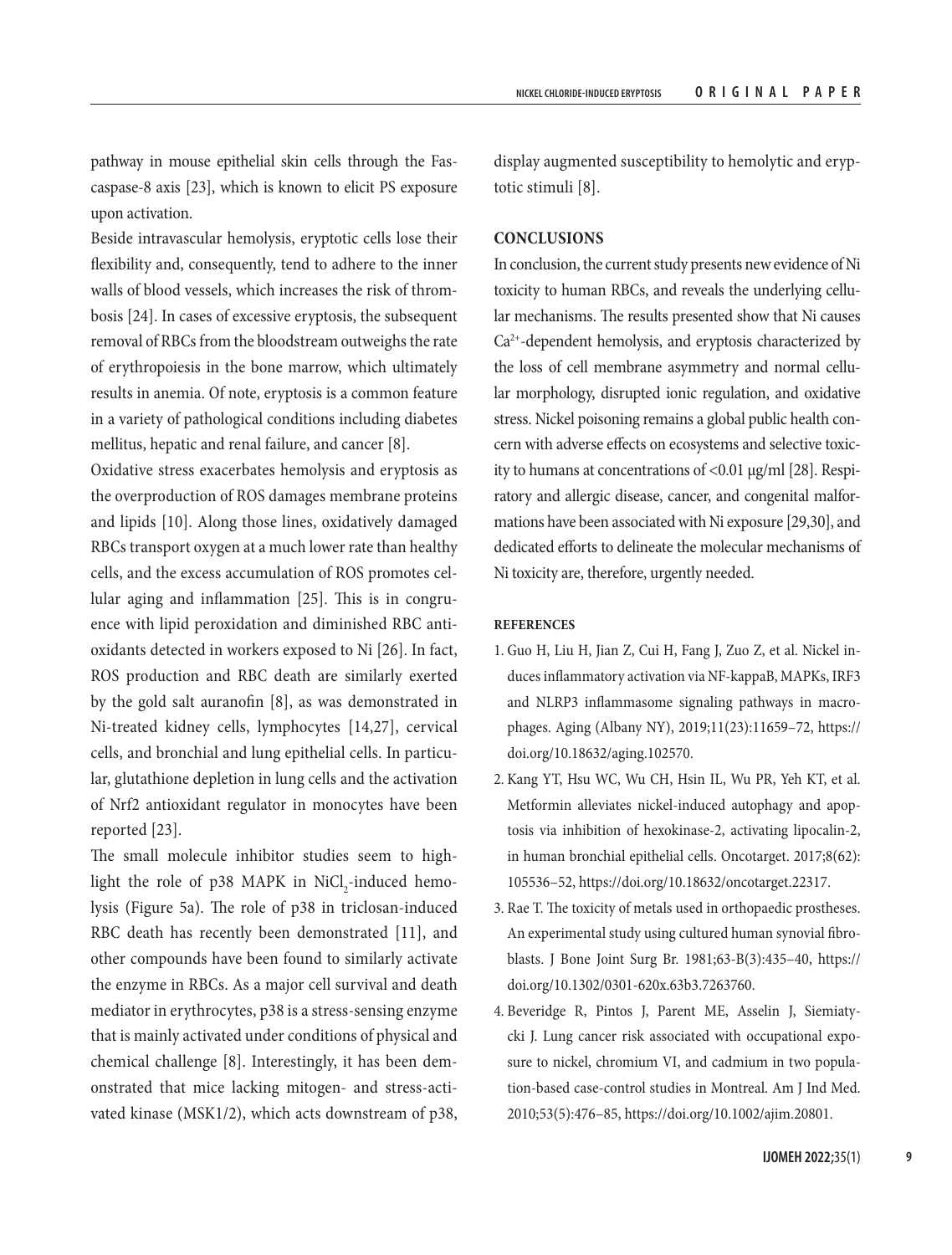- 5. Di Bucchianico S, Gliga AR, Åkerlund E, Skoglund S, Wallinder IO, Fadeel B, et al. Calcium-dependent cyto- and genotoxicity of nickel metal and nickel oxide nanoparticles in human lung cells. Part Fibre Toxicol. 2018;15(1):32, [https://](https://doi.org/10.1186/s12989-018-0268-y) [doi.org/10.1186/s12989-018-0268-y](https://doi.org/10.1186/s12989-018-0268-y).
- 6. Cameron KS, Buchner V, Tchounwou PB. Exploring the molecular mechanisms of nickel-induced genotoxicity and carcinogenicity: a literature review. Rev Environ Health. 2011;26(2):81–92, [https://doi.org/10.1515/reveh.2011.012.](https://doi.org/10.1515/reveh.2011.012)
- 7. Sunderman FW Jr, Dingle B, Hopfer SM, Swift T. Acute nickel toxicity in electroplating workers who accidently ingested a solution of nickel sulfate and nickel chloride, Am J Ind Med. 1988;14(3):257–66,<https://doi.org/10.1002/ajim.4700140303>.
- 8. Pretorius E, du Plooy JN, Bester J. A Comprehensive Review on Eryptosis. Cell Physiol Biochem. 2016;39(5):1977–2000, [https://doi.org/10.1159/000447895.](https://doi.org/10.1159/000447895)
- 9. LaRocca TJ, Stivison EA, Hod EA, Spitalnik SL, Cowan PJ, Randis TM, et al. Human-specific bacterial pore-forming toxins induce programmed necrosis in erythrocytes. mBio. 2014;5(5):e01251–14, [https://doi.org/10.1128/mBio.](https://doi.org/10.1128/mBio.01251-14) [01251-14](https://doi.org/10.1128/mBio.01251-14).
- 10. Alamri HS, Alsughayyir J, Akiel M, Al-Sheikh YA, Basudan AM, Dera A, et al. Stimulation of calcium influx and CK-1alpha by NF-kappaB antagonist [6]-Gingerol reprograms red blood cell longevity. J Food Biochem. 2020;e13545, <https://doi.org/10.1111/jfbc.13545>.
- 11. Alfhili MA, Weidner DA, Lee MH. Disruption of erythrocyte membrane asymmetry by triclosan is preceded by calcium dysregulation and p38 MAPK and RIP1 stimulation. Chemosphere. 2019;229:103–11, [https://doi.org/10.1016/j.che](https://doi.org/10.1016/j.chemosphere.2019.04.211) [mosphere.2019.04.211.](https://doi.org/10.1016/j.chemosphere.2019.04.211)
- 12. Föller M, Lang F. Ion Transport in Eryptosis, the Suicidal Death of Erythrocytes. Front Cell Dev Biol. 2020;8:597, <https://doi.org/10.3389/fcell.2020.00597>.
- 13. Jemaà M, Mischitelli M, Fezai M, Almasry M, Faggio C, Lang F. Stimulation of Suicidal Erythrocyte Death by the CDC25 Inhibitor NSC-95397. Cell Physiol Biochem. 2016;40(3–4):597–607, <https://doi.org/10.1159/000452573>.
- 14. Chen CY, Wang YF, Huang WR, Huang YT. Nickel induces oxidative stress and genotoxicity in human lymphocytes. Toxicol Appl Pharmacol. 2003;189(3):153–9, [https://doi.](https://doi.org/10.1016/s0041-008x(03)00086-3) [org/10.1016/s0041-008x\(03\)00086-3.](https://doi.org/10.1016/s0041-008x(03)00086-3)
- 15. Chen CY, Wang YF, Lin YH, Yen SF. Nickel-induced oxidative stress and effect of antioxidants in human lymphocytes. Arch Toxicol. 2003;77(3):123–30, [https://doi.org/10.1007/](https://doi.org/10.1007/s00204-002-0427-6) [s00204-002-0427-6.](https://doi.org/10.1007/s00204-002-0427-6)
- 16. Hopfer SM, Sunderman FW Jr, Reid MC, Goldwasser E. Increased immunoreactive erythropoietin in serum and kidney extracts. Res Commun Chem Pathol Pharmacol. 1984; 43(2):299–305.
- 17. Cartledge J, Minhas S, Eardley I. The role of nitric oxide in penile erection. Expert Opin Pharmacother. 2001;2(1): 95–107, [https://doi.org/10.1517/14656566.2.1.95.](https://doi.org/10.1517/14656566.2.1.95)
- 18. Rifkind JM, Mohanty JG, Nagababu E. The pathophysiology of extracellular hemoglobin associated with enhanced oxidative reactions. Front Physiol. 2014;5:500, [https://doi.org/](https://doi.org/10.3389/fphys.2014.00500) [10.3389/fphys.2014.00500.](https://doi.org/10.3389/fphys.2014.00500)
- 19. Balla G, Jacob HS, Eaton JW, Belcher JD, Vercellotti GM. Hemin: a possible physiological mediator of low density lipoprotein oxidation and endothelial injury. Arterioscler Thromb. 1991;11(6):1700–11,<https://doi.org/10.1161/01.atv.11.6.1700>.
- 20. Wagener FA, Eggert A, Boerman OC, Oyen WJ, Verhofstad A, Abraham NG, et al. Heme is a potent inducer of inflammation in mice and is counteracted by heme oxygenase. Blood. 2001;98(6):1802–11, [https://doi.org/10.1182/blood.](https://doi.org/10.1182/blood.v98.6.1802) [v98.6.1802](https://doi.org/10.1182/blood.v98.6.1802).
- 21. Wlodkowic D, Telford W, Skommer J, Darzynkiewicz Z. Apoptosis and beyond: cytometry in studies of programmed cell death. Methods Cell Biol. 2011;103:55–98, [https://doi.](https://doi.org/10.1016/B978-0-12-385493-3.00004-8) [org/10.1016/B978-0-12-385493-3.00004-8](https://doi.org/10.1016/B978-0-12-385493-3.00004-8).
- 22. Wong P. A basis of echinocytosis and stomatocytosis in the discsphere transformations of the erythrocyte. J Theor Biol. 1999;196(3):343–61, [https://doi.org/10.1006/jtbi.1998.0845.](https://doi.org/10.1006/jtbi.1998.0845)
- 23. Guo H, Chen L, Cui H, Peng X, Fang J, Zuo Z, et al. Research Advances on Pathways of Nickel-Induced Apoptosis. Int J Mol Sci. 2015;17(1),<https://doi.org/10.3390/ijms17010010>.